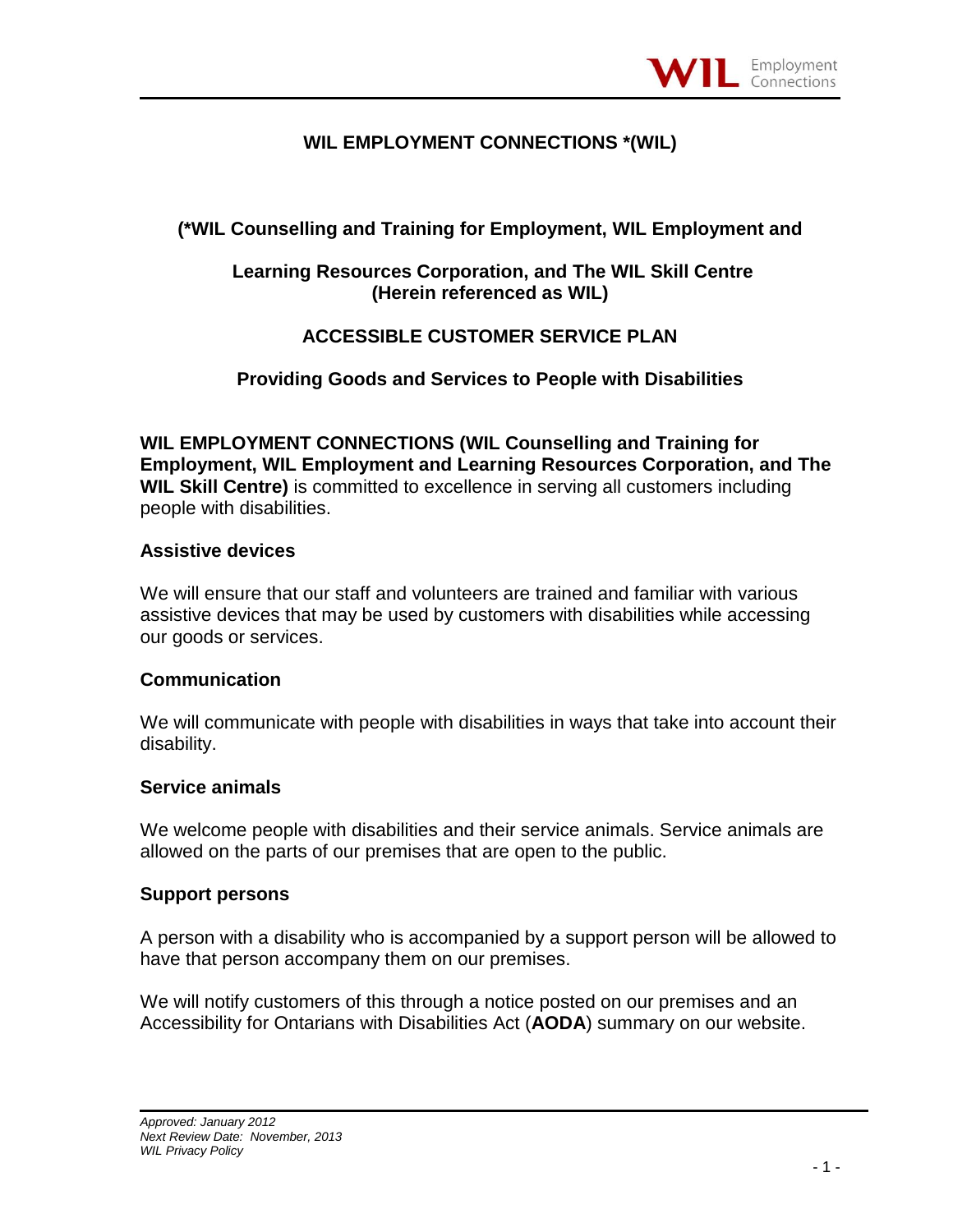### **Notice of temporary disruption**

In the event of a planned or unexpected disruption to services or facilities for customers with disabilities **WIL EMPLOYMENT CONNECTIONS (WIL Counselling and Training for Employment, WIL Employment and Learning Resources Corporation, and The WIL Skill Centre)** will notify customers promptly. This clearly posted notice will include information about the reason for the disruption, its anticipated length of time, and a description of alternative facilities or services, if available.

The notice will be placed in the elevator lobby on the ground floor and on the fourth floor reception doors for WIL.

### **Training for staff**

**WIL EMPLOYMENT CONNECTIONS (WIL Counselling and Training for Employment, WIL Employment and Learning Resources Corporation, and The WIL Skill Centre)** will provide training to employees, volunteers and others who deal with the public or other third parties on their behalf.

Training will be provided to all staff and volunteers who provide direct service to any clients (with or without disabilities).

Mandatory training will be provided to current staff and volunteers by the end of January 2012. New employees' training will be included in their Orientation during their first week of employment.

# *Training will include:*

• An overview of the Accessibility for Ontarians with Disabilities Act, 2005 and the requirements of the customer service standard.

• **WIL EMPLOYMENT CONNECTIONS (WIL Counselling and Training for Employment, WIL Employment and Learning Resources Corporation, and The WIL Skill Centre)'**s plan related to the customer service standard.

• How to interact and communicate with people with various types of disabilities.

• How to interact with people with disabilities who use an assistive device or require the assistance of a service animal or a support person.

• Facilitation of accesses to devices located at employment services for persons with disabilities.